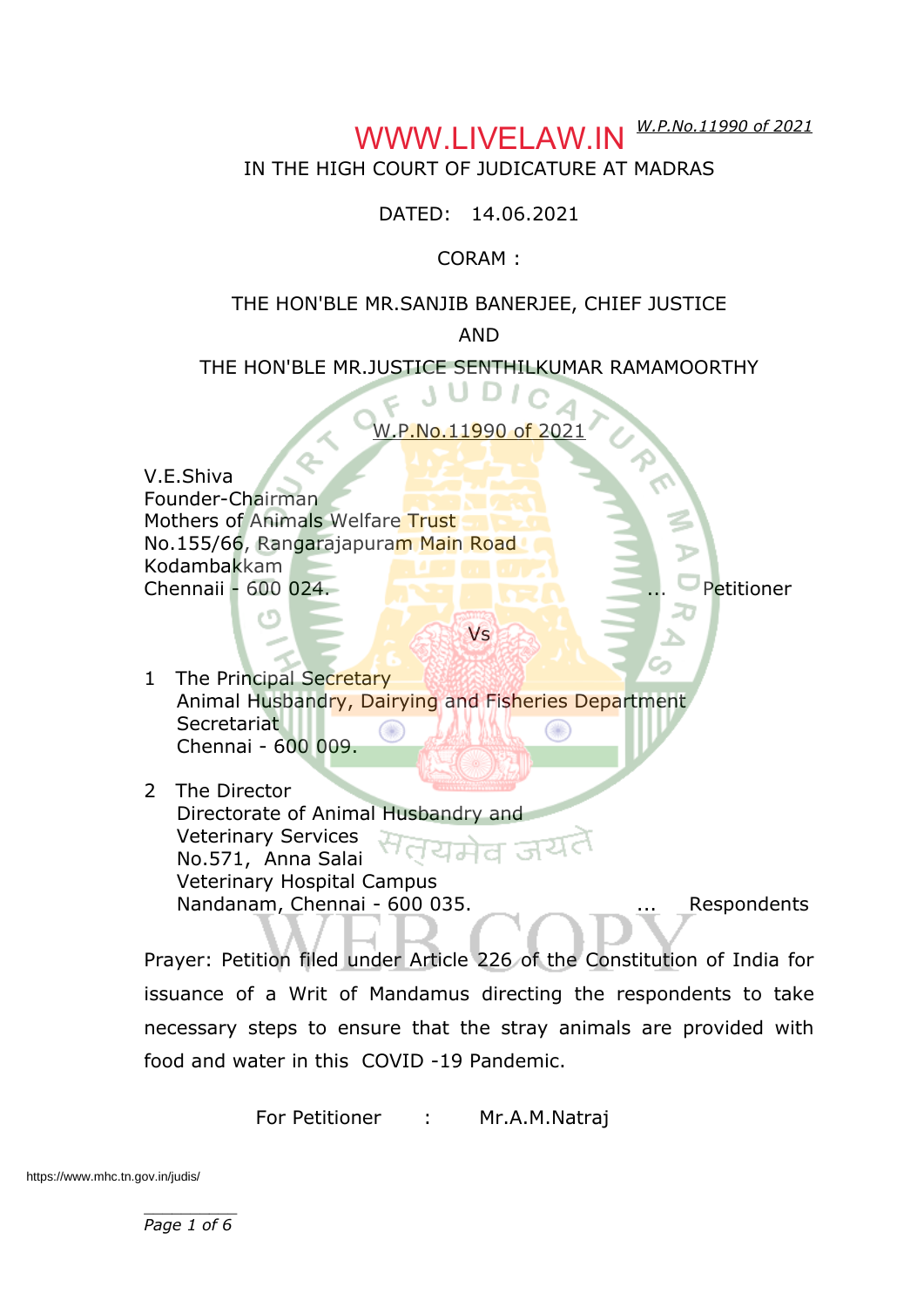#### *W.P.No.11990 of 2021* WWW.LIVELAW.IN

For Respondents : Mr.R.Shunmugasundaram, Advocate-General, assisted by Ms.Shabnam Banu, Government Advocate

> Mr.A.Yogeshwaran, for Committee constituted by the Court

ORDER (Made by the Hon'ble Chief Justice)

The matter appears to have served its purpose

2. The petitioner, representing an animal welfare trust, had brought the plight of stray and abandoned animals during the lockdown to the notice of this Court.

3. Orders were passed, including for a Committee to be constituted and the State to release funds for the purpose of feeding stray dogs, cats, abandoned horses and other animals and even captive elephants. The Committee has filed its report. The feeding of stray animals has been successfully conducted. Thanks primarily to the generous donation by the Hon'ble Governor and the State thereafter releasing funds in excess of Rs.9 lakh for such purpose at the request of the Court. The restrictions imposed during the complete lockdown that was observed in the State for some time have now been relaxed in most places.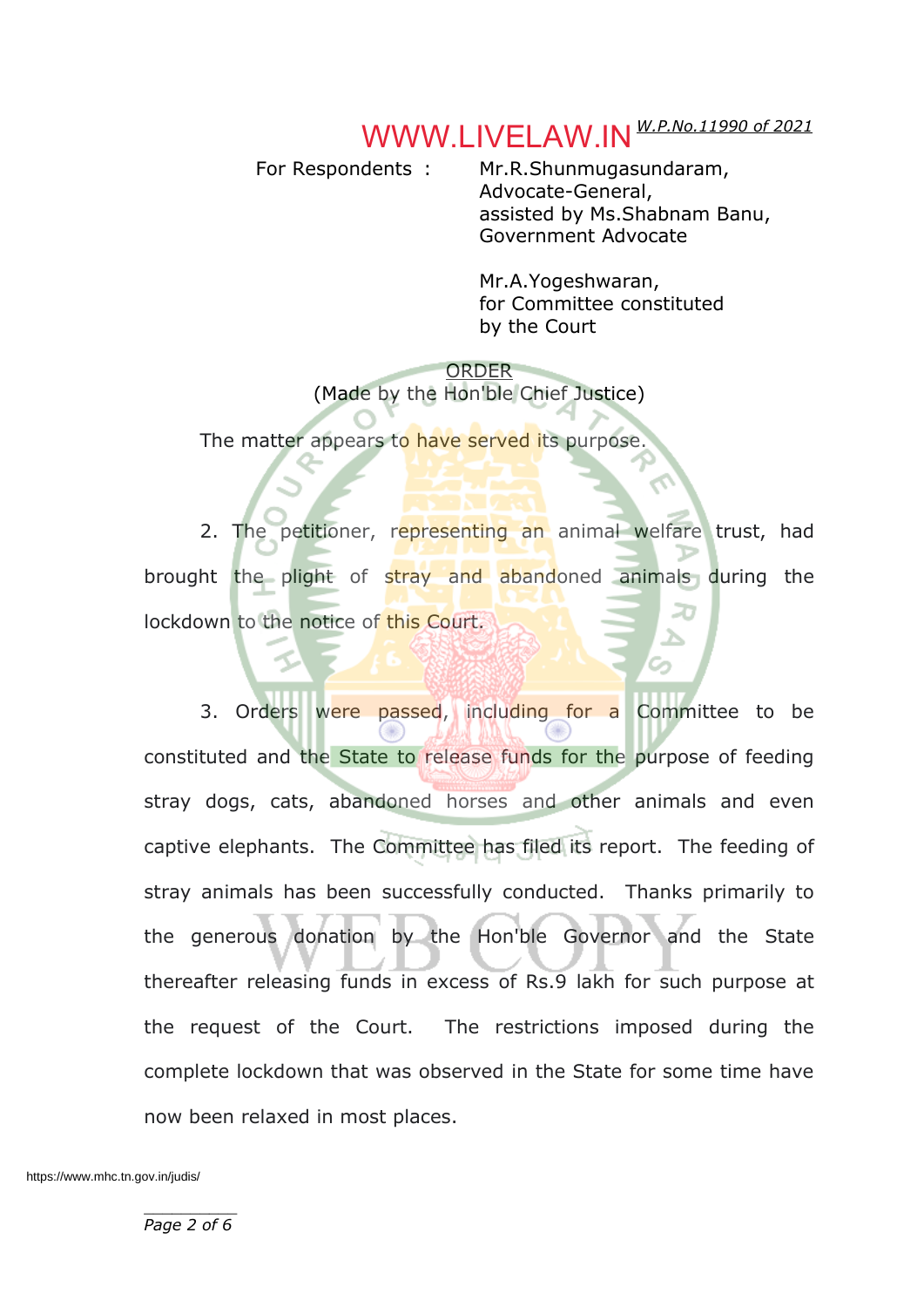### WWW.LIVELAW.IN

4. It may not be necessary any longer to continue with the petition. However, there are certain suggestions that have been given by the Committee established by the order of this Court, which need to be looked into. There is also need for a comprehensive programme to deal with animals in a more humane manner in this State.

5. Before going into the long-term plan, it is necessary to record that there was little information obtained regarding captive elephants, primarily since captive elephants are within some temple precincts or with their individual owners. The Committee appointed by this Court points out that there is a body in the State which is responsible for looking after the well-being of captive elephants.

6. In another petition which is pending before this Court, the State's views have been sought to ensure that elephants are no longer kept in captivity. Such petition is pending and this Court may consider whether in future there should be a complete prohibition on elephants being kept as captive animals for various temple duties or as beasts of burden. However, the appropriate body of the State should immediately look into the well-being of the captive elephants in the State and file a report to the Secretary in the Animal Husbandry

Department for appropriate measures to be taken on the basis of the https://www.mhc.tn.gov.in/judis/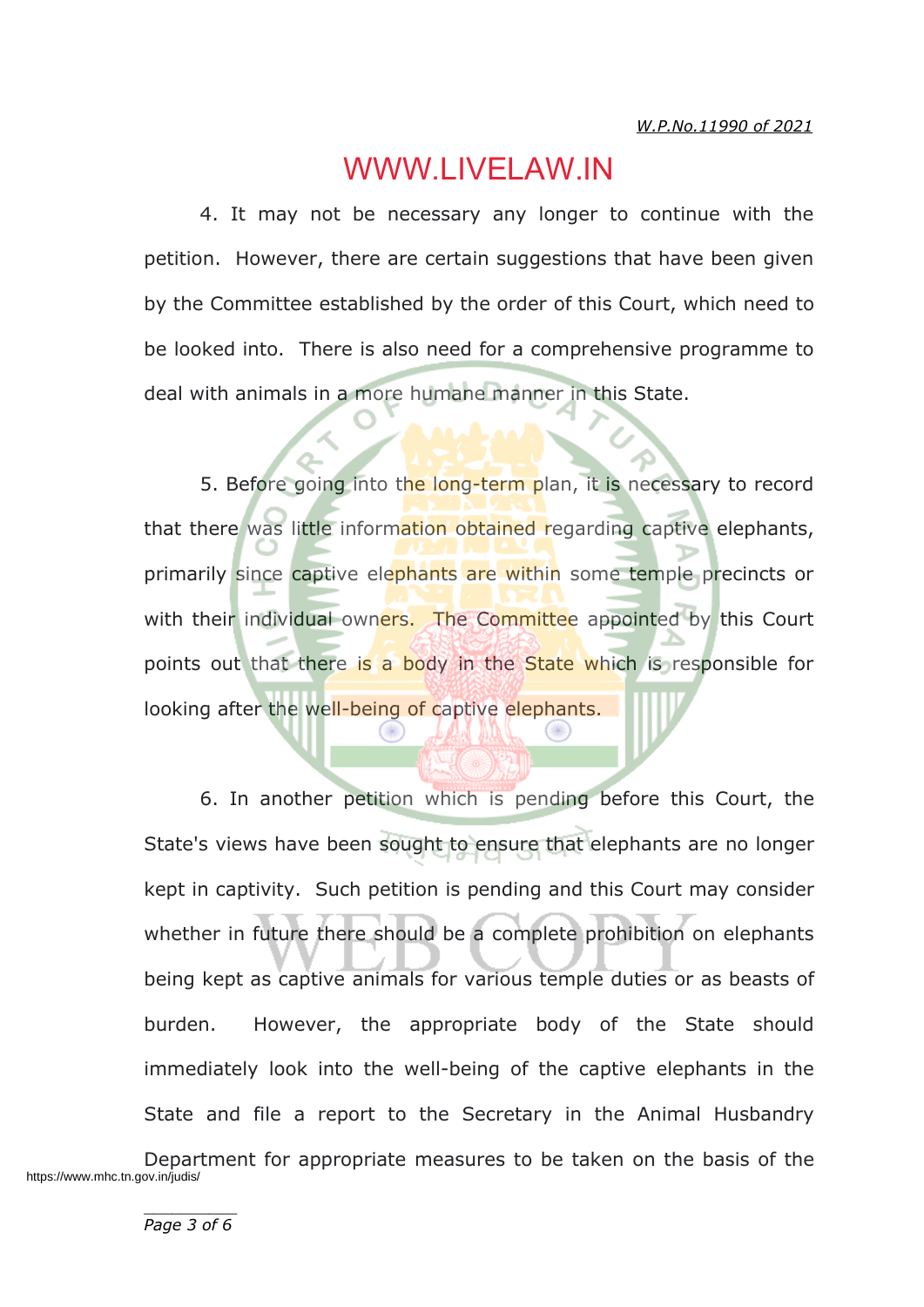report.

# WWW.LIVELAWING Animal Husbandry 7. It is necessary for the State, through its Animal Husbandry

Department or through the department that looks after municipalities and corporations, to chalk out a plan of dealing with stray animals in a humane manner, including of putting down animals which are in distress or vaccinating such animals or even neutering them, if they pose a threat as a result of increase in numbers. However, whatever measures are suggested or adopted, there should be a humane and ethical treatment of animals in this State, including providing for food in the event the pandemic throws up further waves during which lockdowns are declared and animals are left abandoned or without food or the like. Any excess funds or animal feed that may be available should be dealt with exclusively for the purpose of animals in this State and their well-being.

# सतयमेव जयतै

8. The role of the Animal Husbandry Department in this case was appropriate and it is hoped that such department will chalk out a plan for any further eventuality of similar kind.

9. W.P.No.11990 of 2021 is disposed of with a word of appreciation for the members of the Committee that had been appointed by this Court. Notwithstanding the petition being disposed https://www.mhc.tn.gov.in/judis/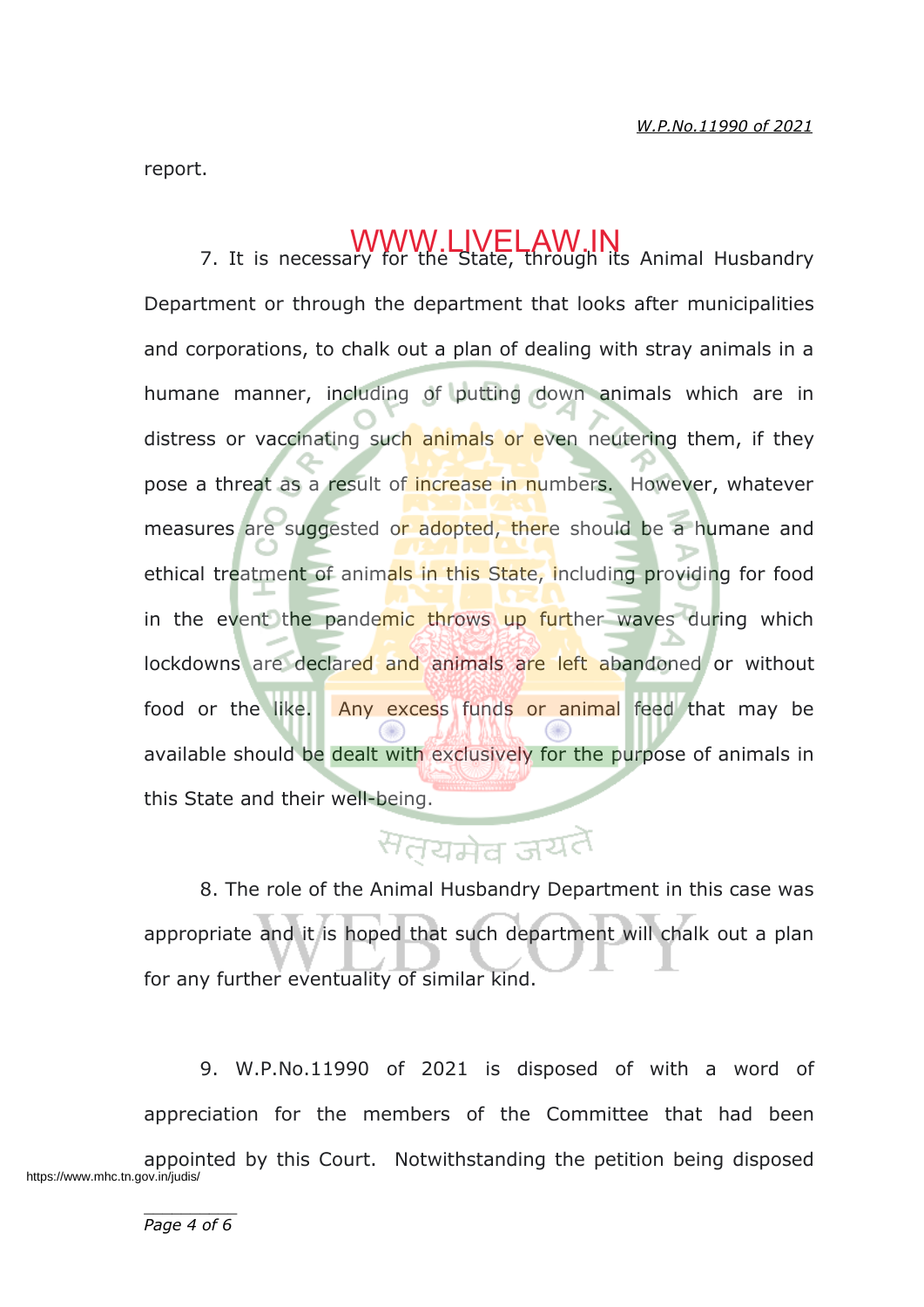## WWW.LIVELAW.IN

*W.P.No.11990 of 2021*

of, it is hoped that animal lovers keep a strict watch on how animals are treated in this State so that an ethical and humane approach can always be maintained. There will be no order as to costs.



https://www.mhc.tn.gov.in/judis/